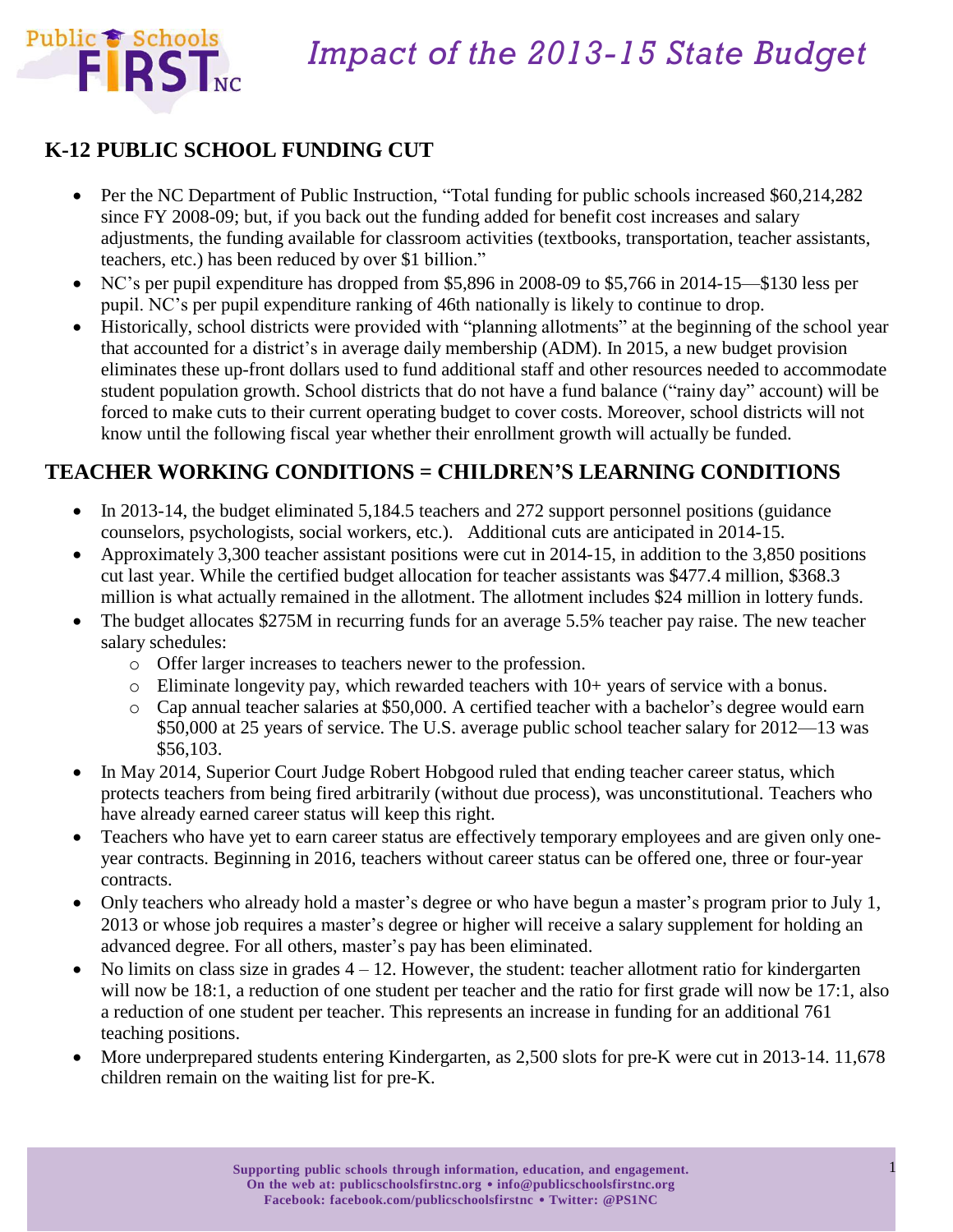

## *Impact of the 2013-15 State Budget*

- According to the North Carolina Budget and Tax Center, classroom materials and instructional supplies funding has been cut by nearly 47 percent since FY 2009-10, down from \$90.7 million when adjusted for inflation to around \$50 million for the current school year.
- In 2014-15, textbooks will be funded at \$24 million, or roughly one-fifth of the 2009-10 budget of \$116 million. This amounts to less than \$20 per student; a textbook typically costs \$35-85.
- At-risk student services were reduced by \$9.3 million. These funds are used for a variety of programs, including preschool screening, alternative instruction and alcohol and drug prevention, designed to help students at-risk of dropping out of school.

### **PRIVATIZATION, TEACHING FELLOWS, AND MERIT PAY**

- A school voucher program that would have used \$12.6 million of our tax dollars to offer up to \$4200 per student to qualified families was determined to be "unconstitutional, beyond a reasonable doubt" by Superior Court Judge Robert Hobgood. However, on September 19, 2014, the Court of Appeals ruled that 1,878 students who were originally awarded school vouchers would receive those taxpayer dollars—up to \$7.9 million in total—despite the fact that the case still remains under appeal.
	- o Vouchers take public dollars and use them to fund attendance at private and religious schools, which do not have to provide transportation, meals, have certified teachers, meet legal safeguards for special needs children or use the same tests as students in traditional public schools or charter schools.
- While phasing out NC's nationally recognized Teaching Fellows program, the budget maintains \$11 million in funding for Teach for America, a program with far less teacher training and a less successful track record.

|                  | <b>Recruiting</b>   | <b>Preparation</b> | <b>Persistence</b>      |
|------------------|---------------------|--------------------|-------------------------|
| <b>Teaching</b>  | In-state grads      | 4 years during     | 78% stay at least 5     |
| <b>Fellows</b>   |                     | college            | vears                   |
| <b>Teach for</b> | Grads from all over | 5 weeks with       | Less than $10\%$ stay 5 |
| America          | the country         | coaching           | vears                   |

- Merit Pay: School districts must submit a local proposal to the Senate Appropriations/Base Budget Committee, the House Committee on Appropriations, and the Joint Education Oversight Committee by January 15, 2015 for how they wish to award differentiated pay (salary increases or bonuses). Salary increases may be awarded to classroom teachers who receive a "highly effective" rating. Bonuses may be awarded to classroom teachers and Title I instructional support for placement in hard-to-staff schools, hard-to-staff subjects, and for teachers who take on select additional responsibilities.
	- o The General Assembly has allocated \$1 million to the NC Education Endowment Fund for this purpose. This recently established endowment is an uncertain source, as it is funded through the sale of "I Support Teachers" license plates and voluntary contributions, along with any additional dollars allotted to the fund by the General Assembly.
	- o Merit pay has been tried in several states, without appreciable success. Moreover, a recent study reported that 89% of NC teachers thought merit pay would disrupt collaboration in teaching, and only 1% of NC teachers agreed that pay for performance would positively impact teacher morale, retention, or quality.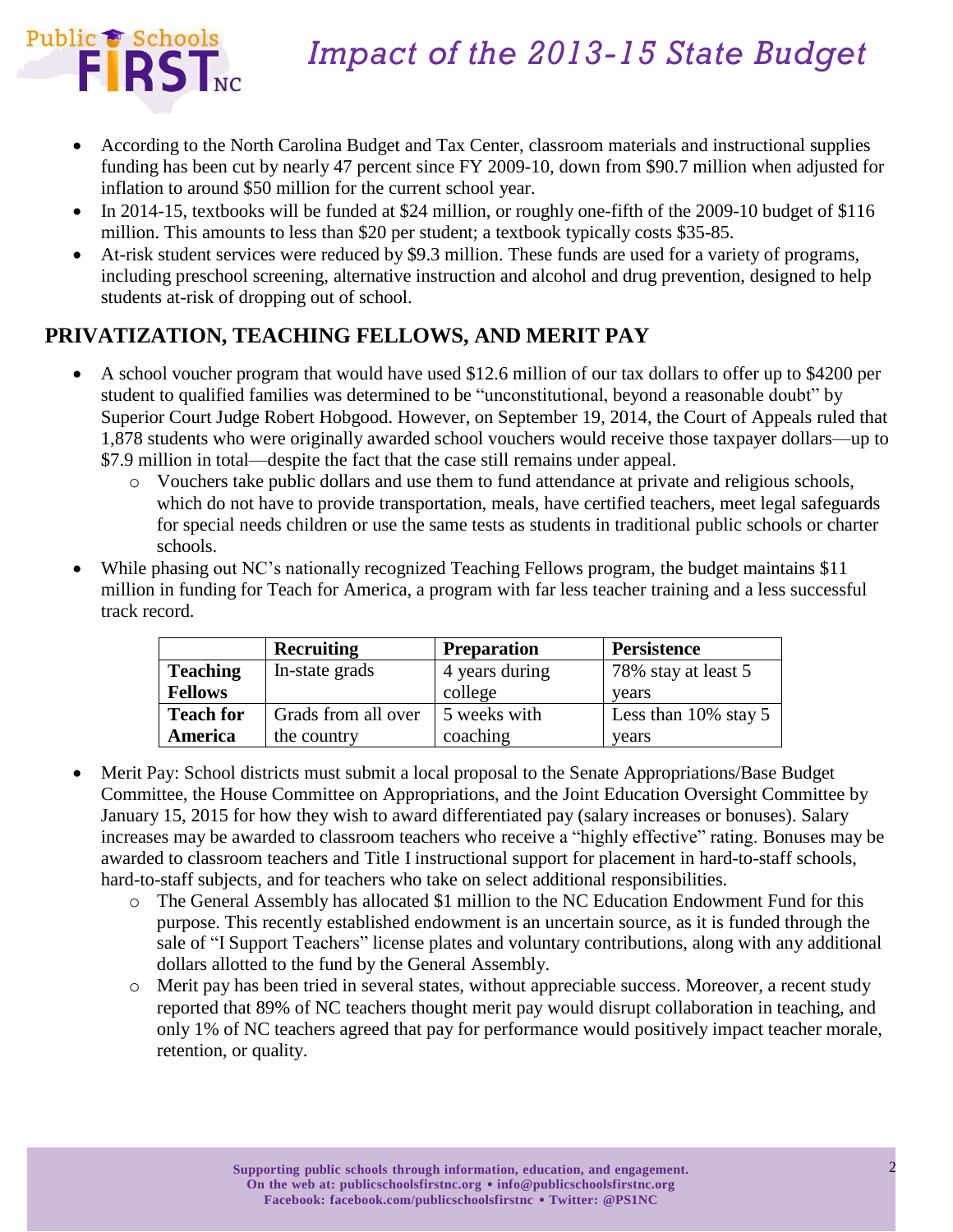

#### **GRADING PUBLIC SCHOOLS A-F**

NC public schools are required to administer a variety of EOG and EOC tests that will be used to grade each school on a scale from A to F. On the other hand, private schools receiving vouchers are not required to use these tests, nor will these schools be graded. The A-F grading system is a combination of the absolute achievement score that counts 80%, and a growth score that counts 20%. In Indiana and Florida, where similar grading schemes are employed, schools that serve a high proportion of low-income students are graded D or F at a much higher rate than schools that serve high-income students. While NC's A-F system does not call for school closures or takeovers as have happened in other states, it lays the groundwork for such actions in the future.

### **CHARTER SCHOOL ACCOUNTABILITY**

The number of Charter schools, with student achievement results from ineffective to highly successful, significantly increased this year. In 2011, charters were allowed to expand without any cap on the number that could operate in a community. Now, a 2014 provision allows them to expand by one grade level each year without prior approval of the State Board of Education. Local boards of education are no longer allowed to submit impact statements about the effects of charter schools on local district ability to provide a sound basic education as guaranteed by the state constitution. Only 50% of charter school teachers need to be certified. Charters remain free of requirements to provide transportation and meals to students who need these services.

In 2014, the General Assembly amended legislation such that charter schools are not required to protect students against discrimination based on sexual orientation and gender identity. In addition, charter schools are now statutorily required to follow the Open Meetings Law and the Public Records Act. Finally, the law also allows teachers to sit on the board of the charter school where they teach, although they cannot vote.

#### **FUNDS ALLOCATED FOR ONLINE CHARTER SCHOOL PILOTS**

The 2014-15 budget also authorizes the creation of two pilot K-12 online charter schools. The length of the pilot will be four years. Each pilot school will receive up to \$790/student from the student's home school district. The maximum enrollment in each pilot is capped at 1,500 students in the first year, rising to 2,592 in year four. The law further states, "The school shall have a withdrawal rate below twenty-five percent (25%). Two-thirds of students at industry-leading K-12, Inc.'s online charter schools leave after less than two years.

#### **OTHER BUDGET ITEMS**

The budget also:

- Cuts \$4.6 million in transportation "which supports the salaries of transportation personnel and the maintenance of yellow school buses." In 2013-14, the General Assembly changed the mileage and age standards, substantially lengthening the time school buses can remain on the road.
- Driver Education Beginning in July 2015, the state Highway Fund will no longer support the cost of local driver education programs. Instead, local school districts will have to fund courses and may charge students up to \$65 if they wish to participate.
- Eliminates childcare subsidies for nearly 12,000 children ages 6 -12. There is concern over the fact that many children may now be left unsupervised.